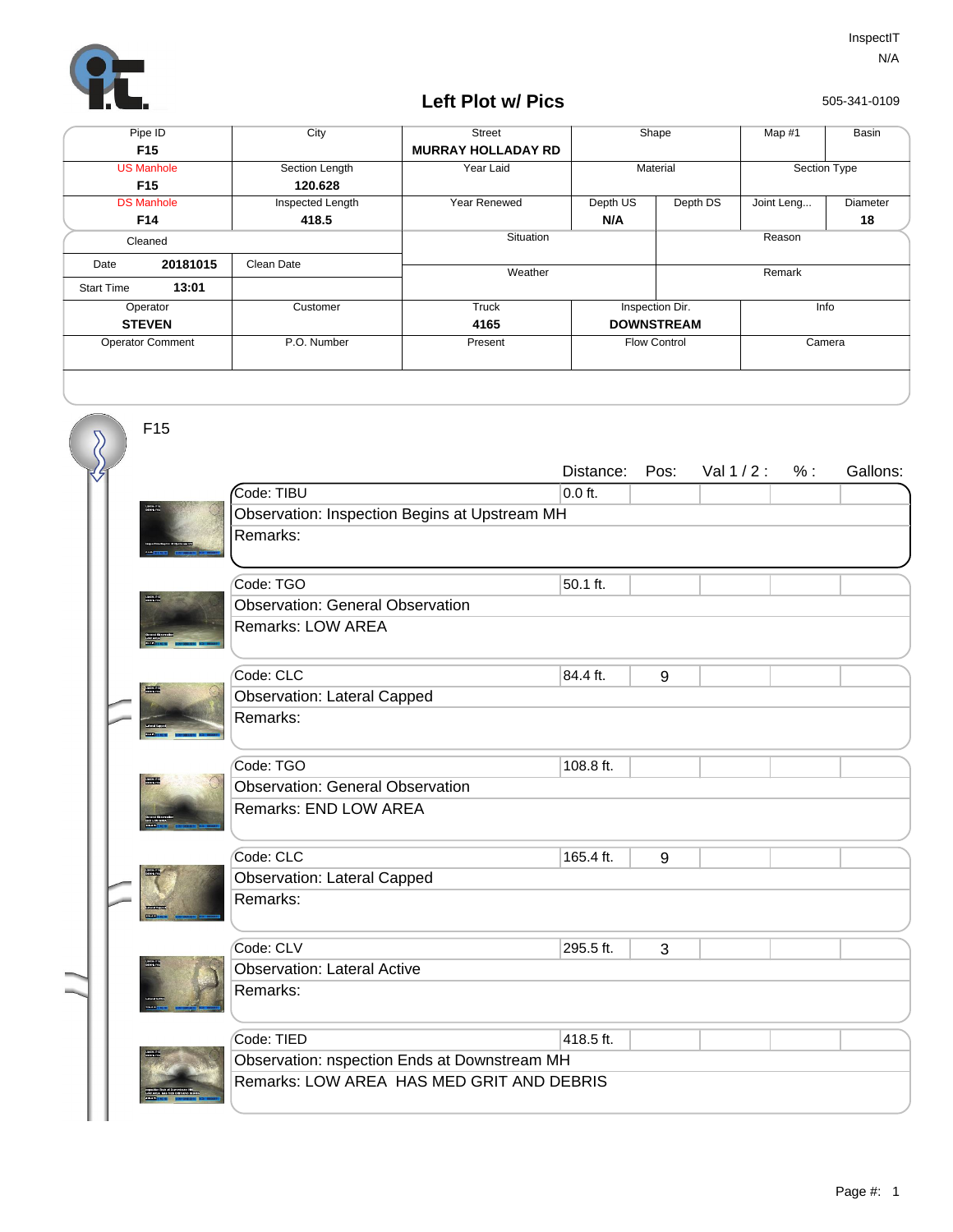

## **Left Plot w/ Pics**

505-341-0109

| Pipe ID                 |          | City             | <b>Street</b>             | Shape                |  | Map #1       | Basin    |
|-------------------------|----------|------------------|---------------------------|----------------------|--|--------------|----------|
| F <sub>15</sub>         |          |                  | <b>MURRAY HOLLADAY RD</b> |                      |  |              |          |
| <b>US Manhole</b>       |          | Section Length   | Year Laid                 | Material             |  | Section Type |          |
| F <sub>15</sub>         |          | 120.628          |                           |                      |  |              |          |
| <b>DS Manhole</b>       |          | Inspected Length | Year Renewed              | Depth US<br>Depth DS |  | Joint Leng   | Diameter |
| F14                     |          | 418.5            |                           | N/A                  |  |              | 18       |
| Cleaned                 |          |                  | Situation                 |                      |  | Reason       |          |
| Date                    | 20181015 | Clean Date       | Weather                   |                      |  | Remark       |          |
| <b>Start Time</b>       | 13:01    |                  |                           |                      |  |              |          |
| Operator                |          | Customer         | Truck                     | Inspection Dir.      |  | Info         |          |
| <b>STEVEN</b>           |          |                  | 4165                      | <b>DOWNSTREAM</b>    |  |              |          |
| <b>Operator Comment</b> |          | P.O. Number      | Present                   | <b>Flow Control</b>  |  | Camera       |          |
|                         |          |                  |                           |                      |  |              |          |
|                         |          |                  |                           |                      |  |              |          |
|                         |          |                  |                           |                      |  |              |          |

F14

 $\overline{\mathcal{S}}$ Ϋ